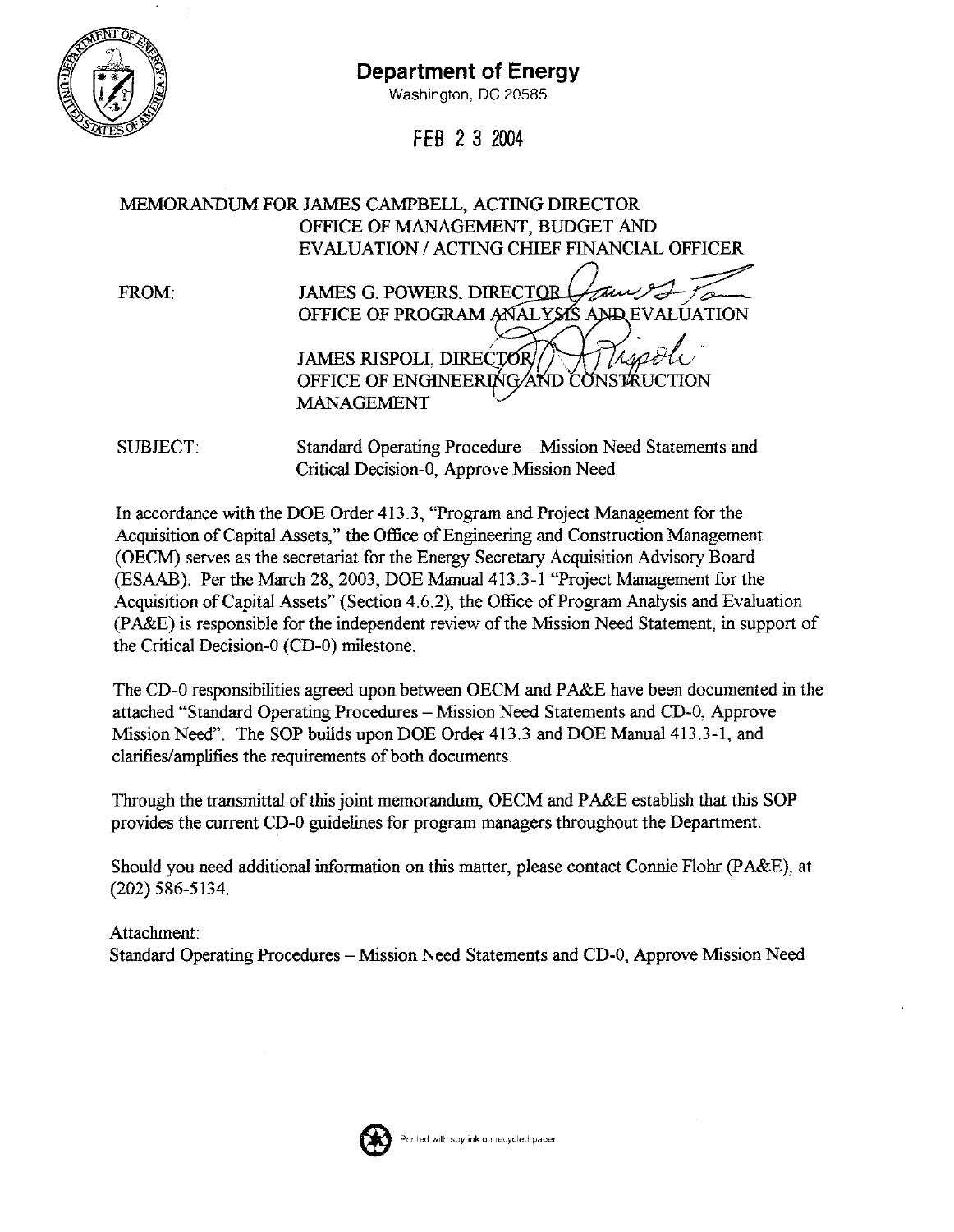cc:

Linton F. Brooks, Under Secretary for National Nuclear Security Robert G. Card, Under Secretary for Energy, Science & Environment Joseph P. McMonigle, Chief of Staff Richard Burrow, (Acting) Executive Director, Secretary of Energy Advisory Board Mark B. Whitaker, Jr., Departmental Representative to the Defense Nuclear Facilities Safety Board Rick A. Dearborn, Assistant Secretary for Congressional and Intergovernmental Affairs James W. Glotfelty, Director, Office of Electric Transmission & Distribution David K. Garman, Assistant Secretary for Energy Efficiency and Renewable Energy Beverly Ann Cook, Assistant Secretary for Environment, Safety and Health Jessie Hill Roberson, Assistant Secretary for Environmental Management Carl Michael Smith, Assistant Secretary for Fossil Energy Vicky A. Bailey, Assistant Secretary for Policy and International Affairs Rose Parkes, Chief Information Officer Guy Caruso, Administrator, Energy Information Administration Lee Liberman Otis, General Counsel Gregory H. Friedman, Inspector General Margaret S. Y. Chu, Director, Civilian Radioactive Waste Management Stephen W. Dillard, Director, Office of Counterintelligence Theresa Alvillar-Speake, Director, Office of Economic Impact and Diversity Denise Swink, (Acting) Director, Office of Energy Assurance Glenn S. Podonsky, Director, Office of Security and Safety Performance Assurance John A. Russack, Director, Office of Intelligence William D. Magwood, IV, Director, Nuclear Energy, Science & Technology Jeanne T. Lopatto, Director, Public Affairs Raymond L. Orbach, Director, Office of Science Michael W. Owen, Director, Legacy Management Stephen J. Wright, Administrator, Bonneville Power Administration Charles A. Borchardt, Administrator, Southeastern Area Power Administration Michael A. Deihl, Administrator, Southwestern Power Administration Michael Hacskaylo, Administrator, Western Area Power Administration Michael Kane, Associate Administrator for Management and Administration, NNSA Patricia J. Hodson, Director, Office of Budget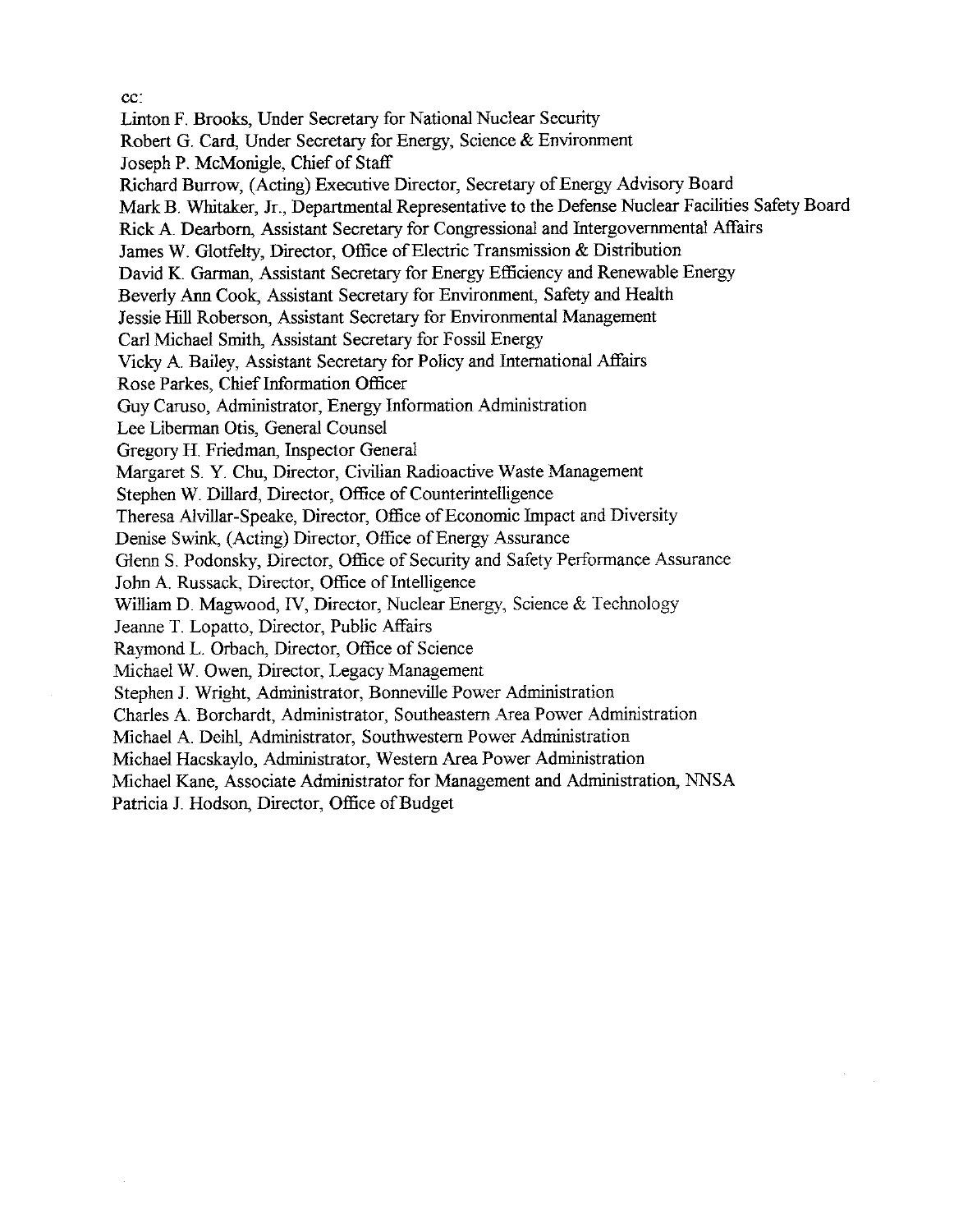## **MISSION NEED STATEMENT AND CRITICAL DECISION-0 APPROVE MISSION NEED**

## **STANDARD OPERATING PROCEDURE**

## **DEPARTMENT OF ENERGY**

# **OFFICE OF PROGRAM ANALYSIS & EVALUATION**

**FEBRUARY 23, 2004**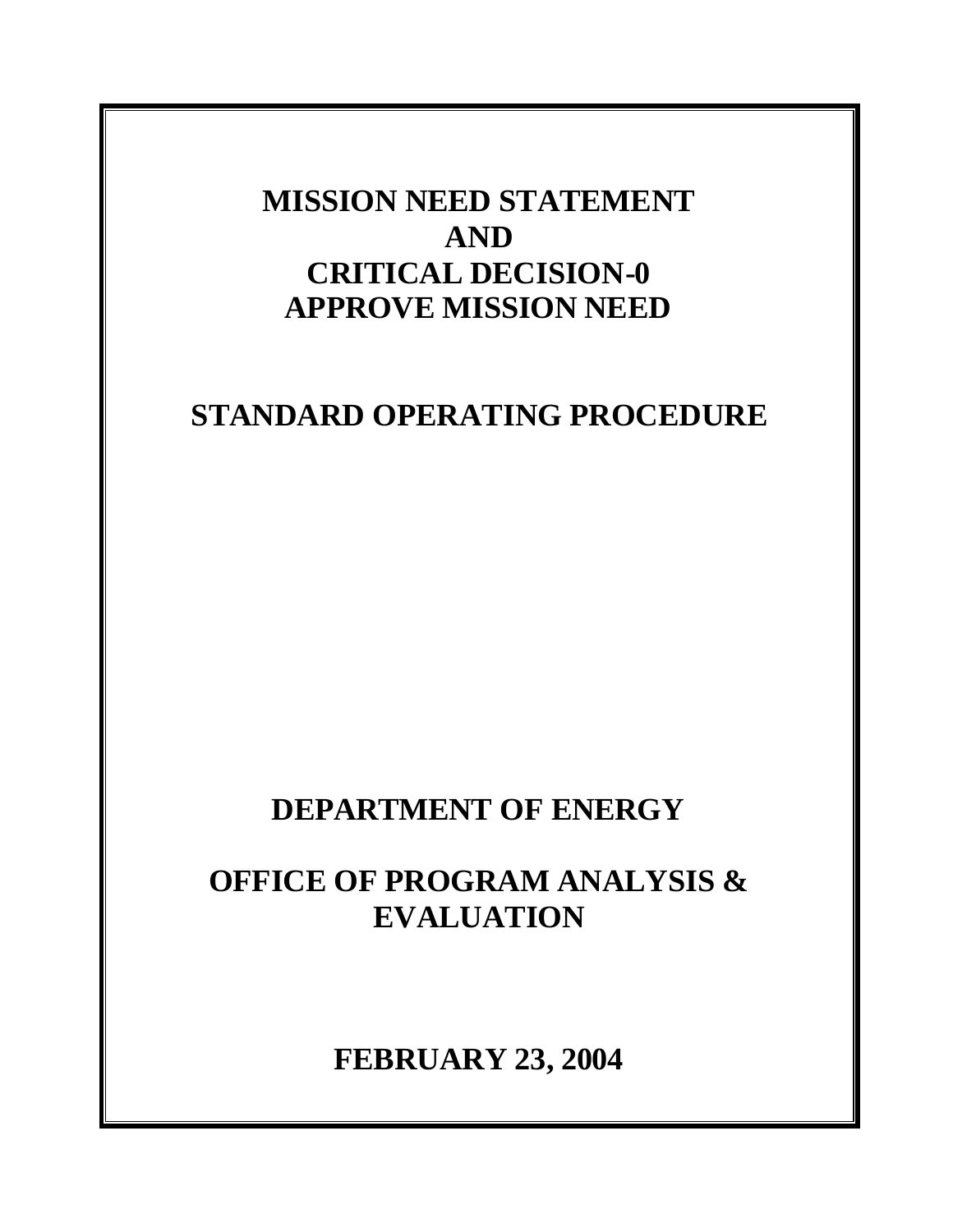## **Table of Contents**

| <b>1.0</b> |  |
|------------|--|
| 2.0        |  |
| <b>3.0</b> |  |
|            |  |
|            |  |
|            |  |
|            |  |
| 4.0        |  |
|            |  |
|            |  |
|            |  |
|            |  |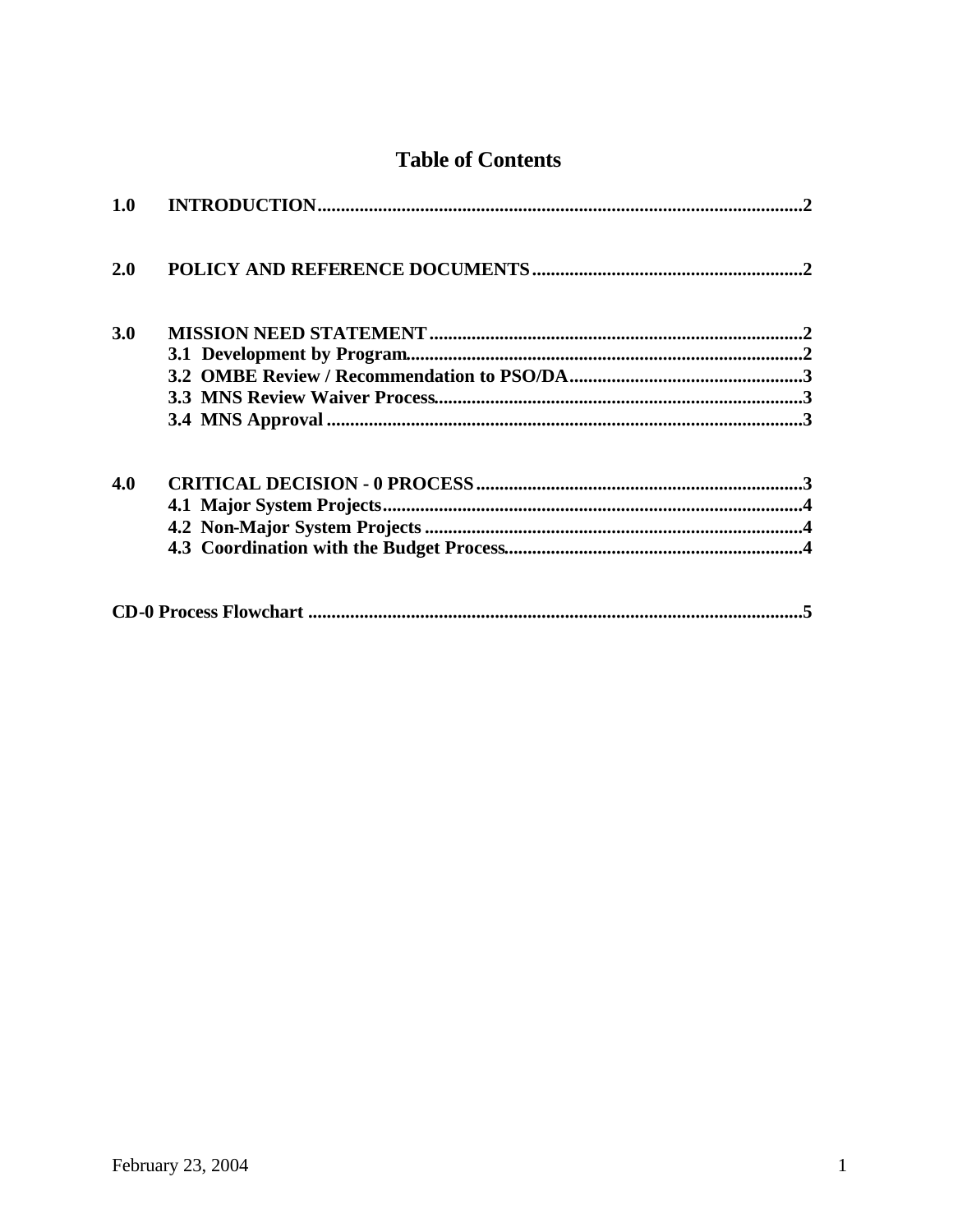### **1.0 INTRODUCTION**

Under DOE Manual 413.3-1, Project Management for the Acquisition of Capital Assets, the Office of Management, Budget and Evaluation (OMBE) must perform a review of the Mission Need Statement (MNS) prior to Critical Decision-0 (CD-0), Approve Mission Need. This review is the responsibility of the Office of Program Analysis and Evaluation (PA&E).

The intent of the SOP is to make clear the expectations of PA&E and the Office of Engineering and Construction Management (OECM) for the review of the MNS. This SOP serves to clarify/ amplify the direction in DOE Order 413.3 and DOE Manual 413.3-1. This process is illustrated on the flowchart on page 6.

## **2.0 POLICY AND REFERENCE DOCUMENTS**

- DOE M 413.3-1, Project Management for the Acquisition of Capital Assets, dated March 28, 2003 (particularly pages 2-2 thru 2-4, and 4-1 thru 4-5)
- DOE O 413.3 Program and Project Management for the Acquisition of Capital Assets, October 2000
- DOE P 413.1, Program and Project Management Policy for the Planning, Programming, Budgeting, and Acquisition of Capital Assets, dated June 10, 2000

## **3.0 MISSION NEED STATEMENT**

A MNS is the primary document supporting the Acquisition Executive's decision to approve the mission need (CD–0), and shall be developed for all capital asset projects having a Total Project Cost greater than \$5 million.

3.1 Development by Program

Programs must identify the performance gap between their current and required capabilities and capacities to achieve the goals articulated in the DOE Strategic Plan. When a program office determines that a mission requirement cannot be met through other than material means or existing facilities (either Federal or non-Federal), that office should develop a mission need statement. Mission need requirements should not be defined in equipment, facility, or other specific end item, but in terms of the mission, purpose, capability, schedule and cost goals, and operating constraints. Mission needs are independent of a particular solution, e.g., capital asset, technological solution, or physical end state and must support DOE's Strategic Plan and lower level plans for the program. This approach allows the program the flexibility to evaluate a variety of solutions with an open mind and not limit potential solutions by defining the mission need and requirements too narrowly. MNS are to be submitted in accordance with the Manual, and those that are not will be returned to the requesting office. There is no minimum or maximum page length requirement.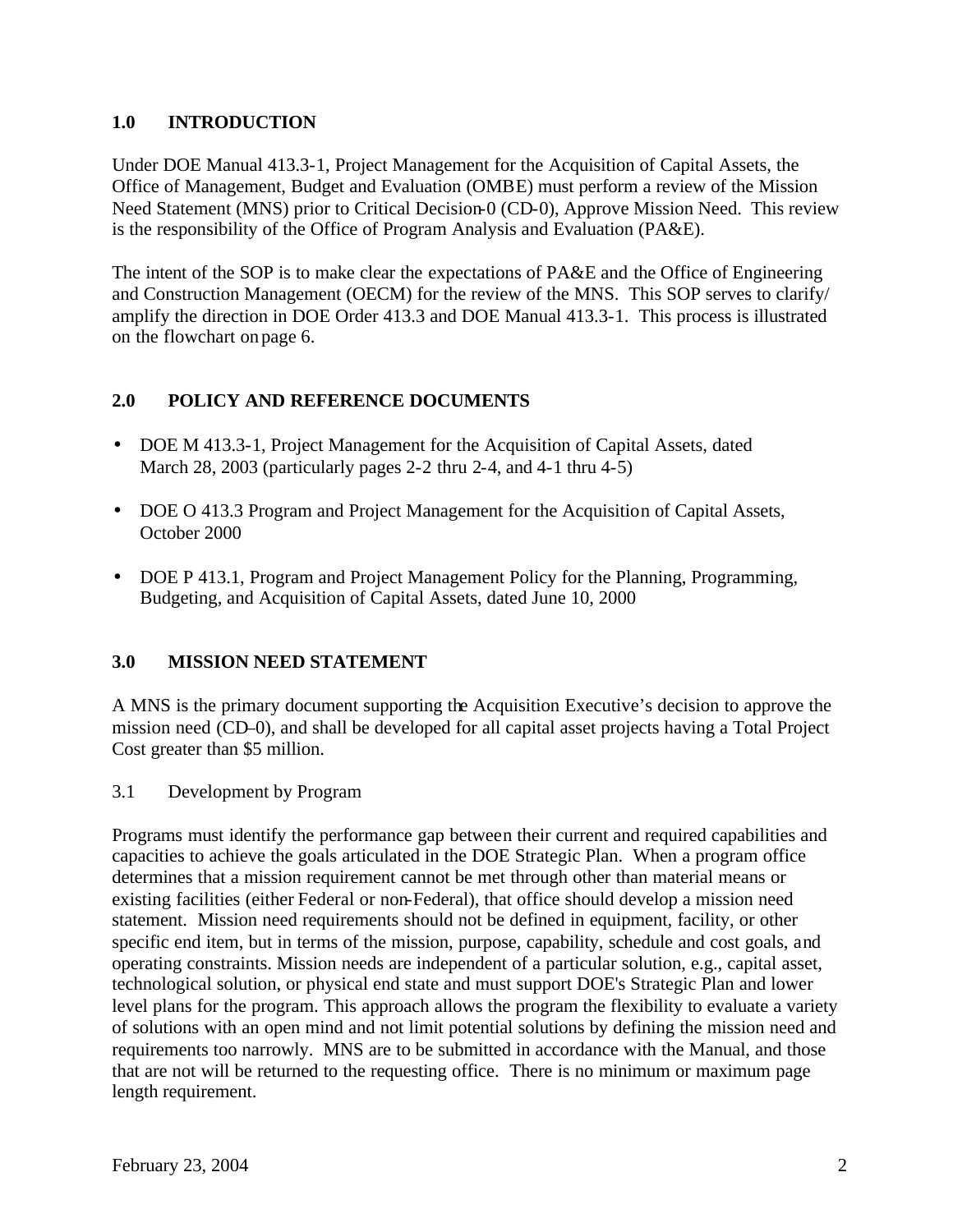#### 3.2 OMBE Review / Recommendation to PSO/DA

To request the OMBE review, MNS for all projects must be submitted to the Energy Systems Acquisition Advisory Board (ESAAB) Secretariat by the Program Secretarial Officer/Deputy Administrator (PSO/DA) or an appropriate Federal Headquarters program manager(s), as designated in writing by the PSO/DA to OMBE. The submittal of the MNS to the ESAAB Secretariat signifies that the Federal program manager(s) responsible for the proposed project ratifies the mission need.

OECM will coordinate with PA&E for assessment on all MNS. PA&E will review the package and provide comments to the program as necessary. All MNS revisions by the program that address PA&E comments should be highlighted in such a manner that the document version is clear (e.g., Version #, Date). This will ensure that PA&E is aware of the current revision and is reviewing the correct document. Coordination with other Departmental elements (e.g., General Counsel, Budget Office) will be handled by PA&E as appropriate. Once PA&E has completed a thorough review of the package, they will provide a recommendation to the PSO/DA. Copies of the recommendation will be provided to OECM (which maintains project data for OMBE), and to other offices as appropriate.

#### 3.3 MNS Review Waiver Process

The MNS review waiver process will be implemented in accordance with DOE Manual 413.3-1. The Director, PA&E, will notify the requesting official in writing of the decision on the waiver request within 15 days of the receipt of the waiver request.

### 3.4 MNS Approval

PSO/DA's are the approval authority for all MNS documents. However, approval of the MNS by the PSO/DA does not represent final approval of the mission need (CD-0). In some cases the Critical Decision approval authority is at a higher level than the PSO/DA. In addition, other factors beyond those discussed in the MNS may influence the overall decision to approve the mission need.

### **4.0 CRITICAL DESICION-0 PROCESS**

ESAAB meetings for Major System Projects or ESAAB equivalent meetings for Non-Major System Projects provide an open forum where related issues and concerns may be voiced and discussed to allow a more informed decision.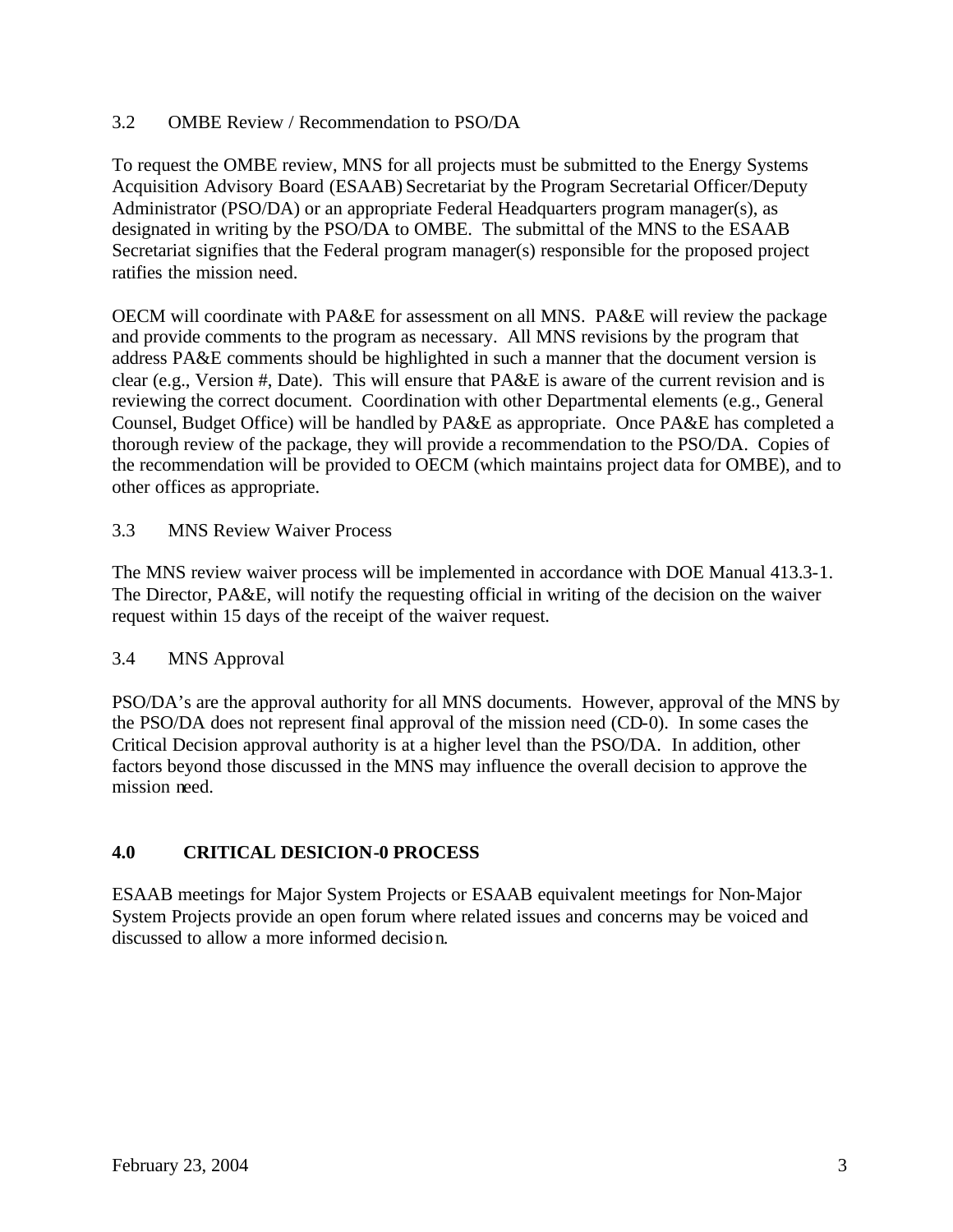4.1 Major System Projects (Total Project Cost of \$400M or greater or as designated by the Office of the Secretary)

ESAAB meetings for Major System Projects are scheduled by the ESAAB Secretariat. ESAAB meetings will not be scheduled until:

- PA&E has concluded its review of the Mission Need Statement and forwarded its recommendation to the PSO/DA; and
- the PSO/DA has approved the Mission Need Statement.

The request for the ESAAB meeting must be accompanied by the approved MNS and should be made in electronic format to the ESAAB Secretariat at ESAAB.SECRETARIAT@hq.doe.gov.

The Program Office is responsible for scheduling an ESAAB Readiness Review prior to the ESAAB meeting and for inviting appropriate OECM and PA&E analysts.

PA&E will provide the Secretarial Acquisition Executive (SAE) with the MNS analysis that supports the recommendation made to the PSO/DA.

Following the ESAAB meeting, OECM will prepare minutes and a decision memorandum and will coordinate the final decision by the Secretarial Acquisition Executive.

4.2 Non-Major System Projects (Total Project Cost less than \$400M)

ESAAB equivalent meetings for Non-Major System Projects are scheduled by the program office after PA&E has concluded its review of the Mission Need Statement and forwarded its recommendation to the PSO/DA. The program must provide a copy of the approved MNS in electronic format to the ESAAB Secretariat at ESAAB.SECRETARIAT@hq.doe.gov.

OECM and PA&E will provide a member to each advisory board for projects \$20M and over and should be invited to attend advisory board meetings for projects under \$20M. Program Offices should provide a copy of the final decision memo to OECM and PA&E for all non-major system projects.

For non-major system projects \$100M and over, the program office must formally notify the Under Secretary/Administrator NNSA and the Deputy Secretary of all CD-0 decisions.

4.3 Coordination with the Budget Process

The Critical Decision to approve mission need must be made prior to the program office's request for Project Engineering and Design (PED) funds in the Corporate Review Budget (CRB). OECM, PA&E, and Budget Office staff will be confirming CD-0 approval for all requests for PED funds that are submitted as part of the CRB review.